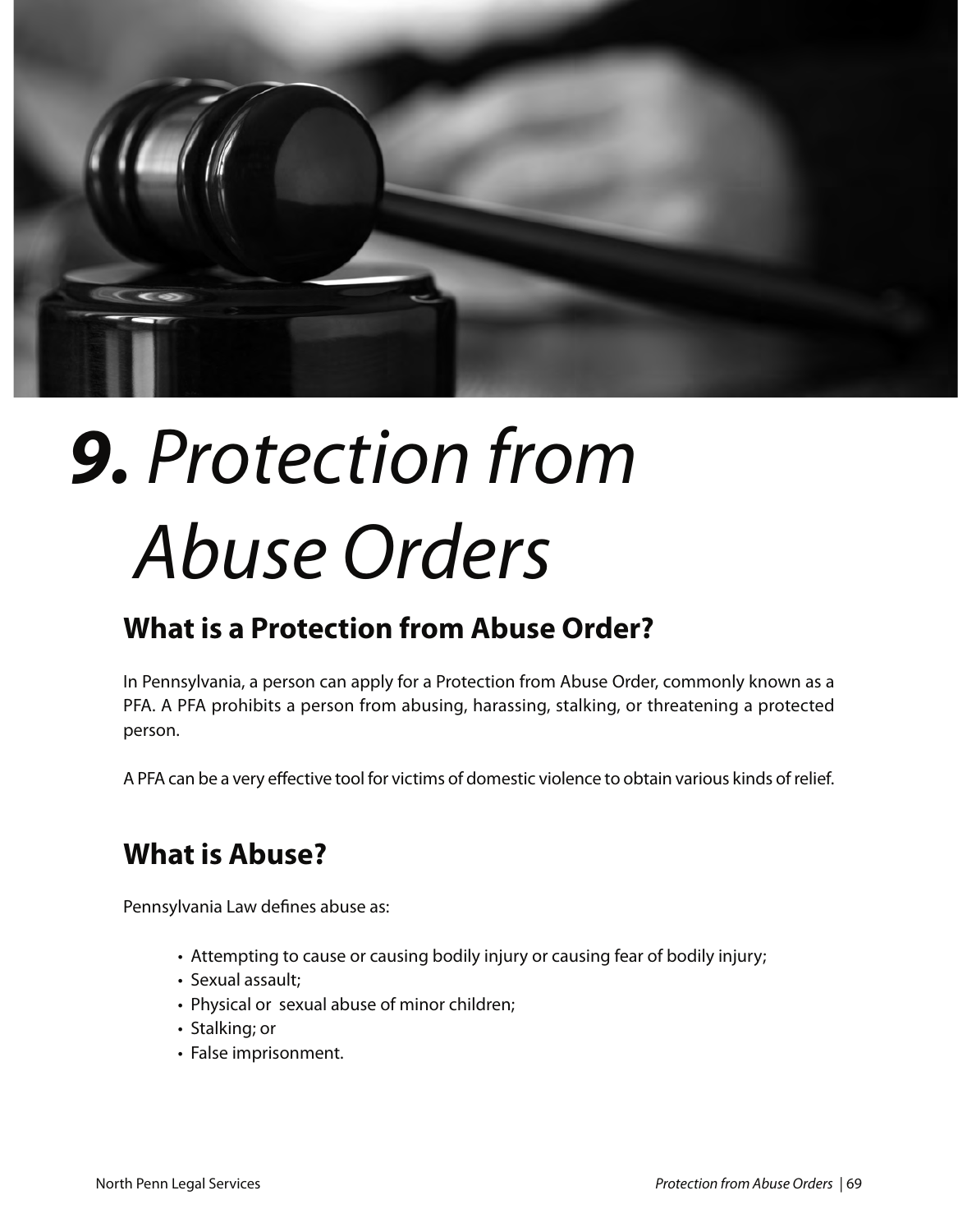What is **NOT** considered abuse?

Pennsylvania does not consider the following without more, to be sufficient to order a PFA:

- 1) Mental or emotional abuse;
- 2) Arguments concerning custody of children.

### **Who can file for a PFA?**

In order to file a PFA, you must:

1) Be 18 years old, or have an adult guardian file on your behalf,

#### **AND:**

2) The abuser MUST be your:

- a) Parent
- b) Current or former spouse
- c) Child
- d) Current or former sexual or intimate partner, including same sex partners (i.e., present or former boyfriend/girlfriend or father/mother of your children)

**You must contact the police and report the abuse if the person that is abusing you does not fit into one of these categories! You will not be allowed to file a PFA but will need instead to file criminal charges.**

### **What county should I file in?**

If you want to file a PFA, the law allows you to file the PFA in the county where:

- 1) You live;
- 2) The abuser lives; or
- 3) The county where an abusive incident occurred.

If the victim of domestic violence fled their home to avoid further abuse, they may have the right to file in another county or state. You should contact that state or county clerk's office, domestic violence office, or legal aid office for more information.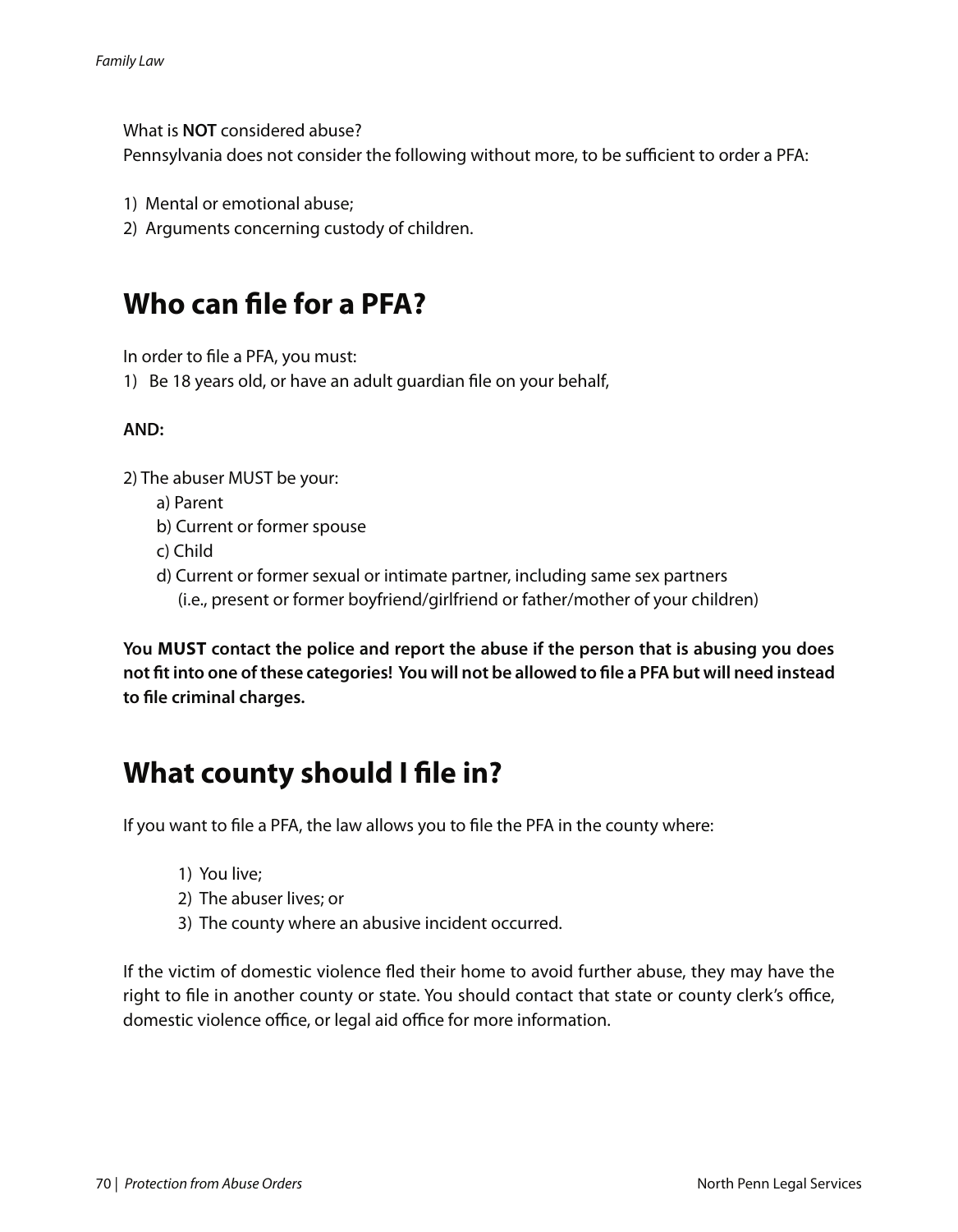### **Where do I need to go to file for a PFA?**

#### **During Business Hours:**

You can file your petition at your county's Court of Common Pleas. Some counties have a separate PFA office. PFA staff will help you file a PFA petition. In other counties, you may need to go to the Civil Prothonotary/Clerk of Court's office to find out where to file.

#### **After Business Hours, Weekends, or Holidays:**

You can file for a PFA in an emergency, when your local courthouse is closed. The emergency PFA can be filed at your local Magisterial district court or in Philadelphia, at the Criminal Justice Center. To find out where and how to file, call 911 and ask for the on-duty magisterial district justice.

**YOU MUST REMEMBER:** If you receive an emergency order from a magisterial district justice or from the Criminal Justice Center, it will expire at 5 p.m. on the next day that the courthouse is open. You must go to the courthouse and request the order to give you a temporary order. The temporary order will typically last ten (10) days until the hearing on your request for a Final Order.

**THERE SHOULD BE BI-LINGUAL STAFF OR ACCESS TO TRANSLATION SERVICES WHEN FILING FOR A PFA. IF NOT, CONTACT YOUR LOCAL LEGAL AID OFFICE OR DOMESTIC VIOLENCE SUPPORT GROUP FOR HELP. PLEASE CHECk THE COUNTY SPECIFIC INSERT TO FIND LOCAL AGENCIES THAT YOU CAN CONTACT FOR HELP.**

# **Is there a fee to file a PFA?**

You don't have to pay any fees to file a PFA petition. As a Plaintiff filing a PFA, the Court is **PROHIBITED** from charging you any fees, even if you later want to withdraw it.

You can ONLY be required to pay the costs if you lose your hearing AND the court finds that you lied when filing the petition.

\* If you believe you were truthful in your petition and the court still orders you to pay the court costs, you should consult with an attorney or local legal aid office. You should talk with an attorney **immediately** because a petition for reconsideration needs to be filed within ten (10) days of the order being entered.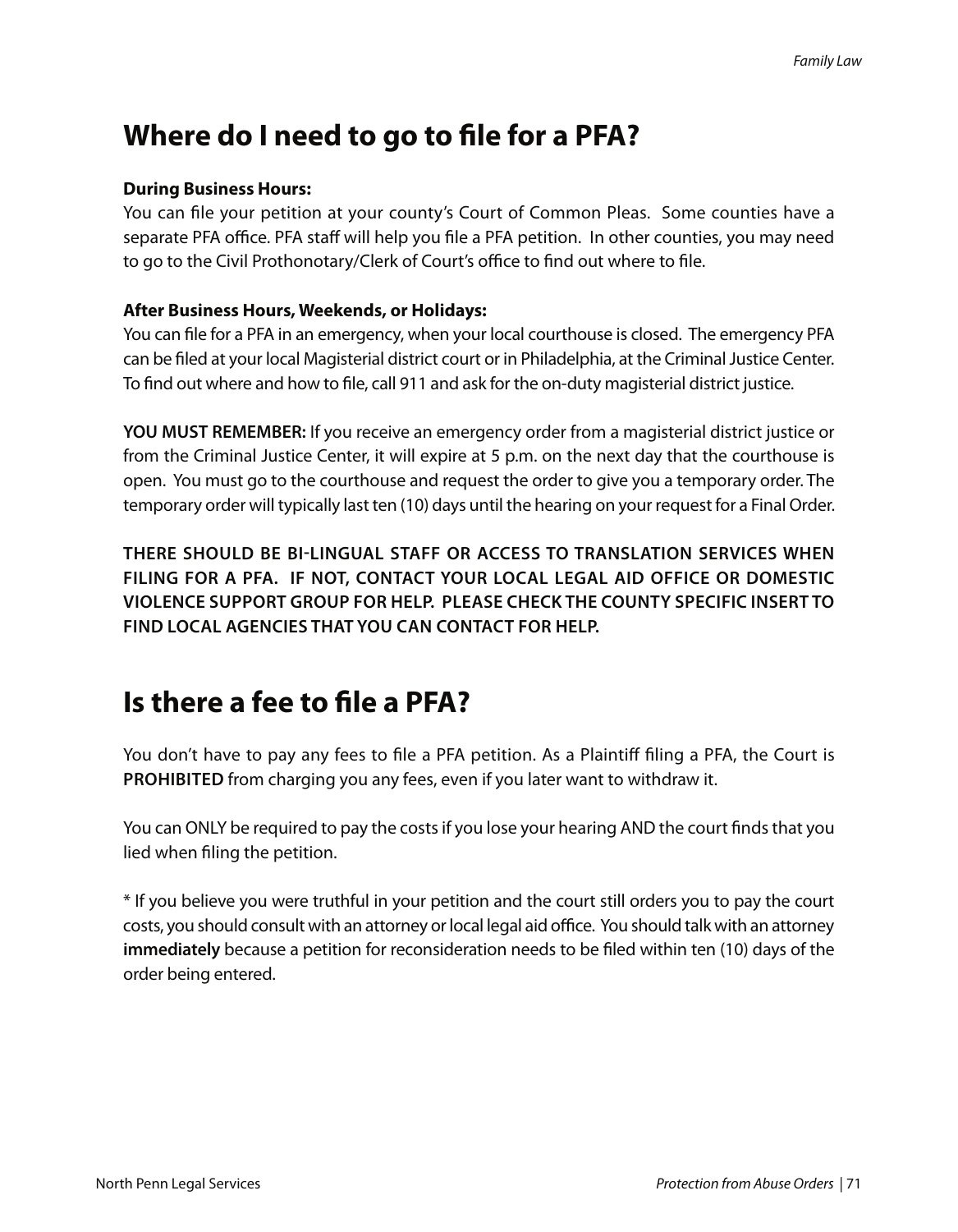### **What do I need to say in my petition?**

Court staff should help you fill out your petition. You are the Plaintiff. The other party is the Defendant. You should try to have the following information:

- 1) Name of Defendant and all persons you want protected;
- 2) Dates of birth;
- 3) Social security numbers;
- 4) Address of Defendant and/or address(es) where the Defendant may frequently be found;
- 5) Specific information about the incident (when, where, what happened?).

The following is helpful, but not required to file:

- 1) Evidence/documentation of incident (i.e. medical records, police reports, and/or photographs of any injures);
- 2) Photograph of Defendant;
- 3) Information about Defendant's car (make, model, license plate number).

### **What happens after I file the PFA petition?**

You will see a judge the day you file your petition. The judge will ask you some questions about the incident. If the judge believes you need immediate protection, the judge can issue a Temporary Protection Order. The Temporary Protection Order prohibits the Defendant from having any contact with you. The law requires that a hearing on your request for a final PFA be scheduled within ten (10) days.

In many counties, if you have a child in common, the temporary order may suspend the Defendant's contact with the child until final hearing.

# **How is the abuser notified of the protection order?**

In many counties in Pennsylvania, the sheriff's office is responsible for serving the Defendant with a copy of the Temporary Protection Order and petition. The order gives the exact date and time of the hearing for the Final Order.

In some counties, YOU may be responsible for serving the Defendant. If that is the case, you can ask the police to serve the Defendant. You can also have any adult (must be at least 18 years of age) give the Defendant the paperwork. Whoever delivers the paperwork to the Defendant must complete a verification of service to be filed with the court.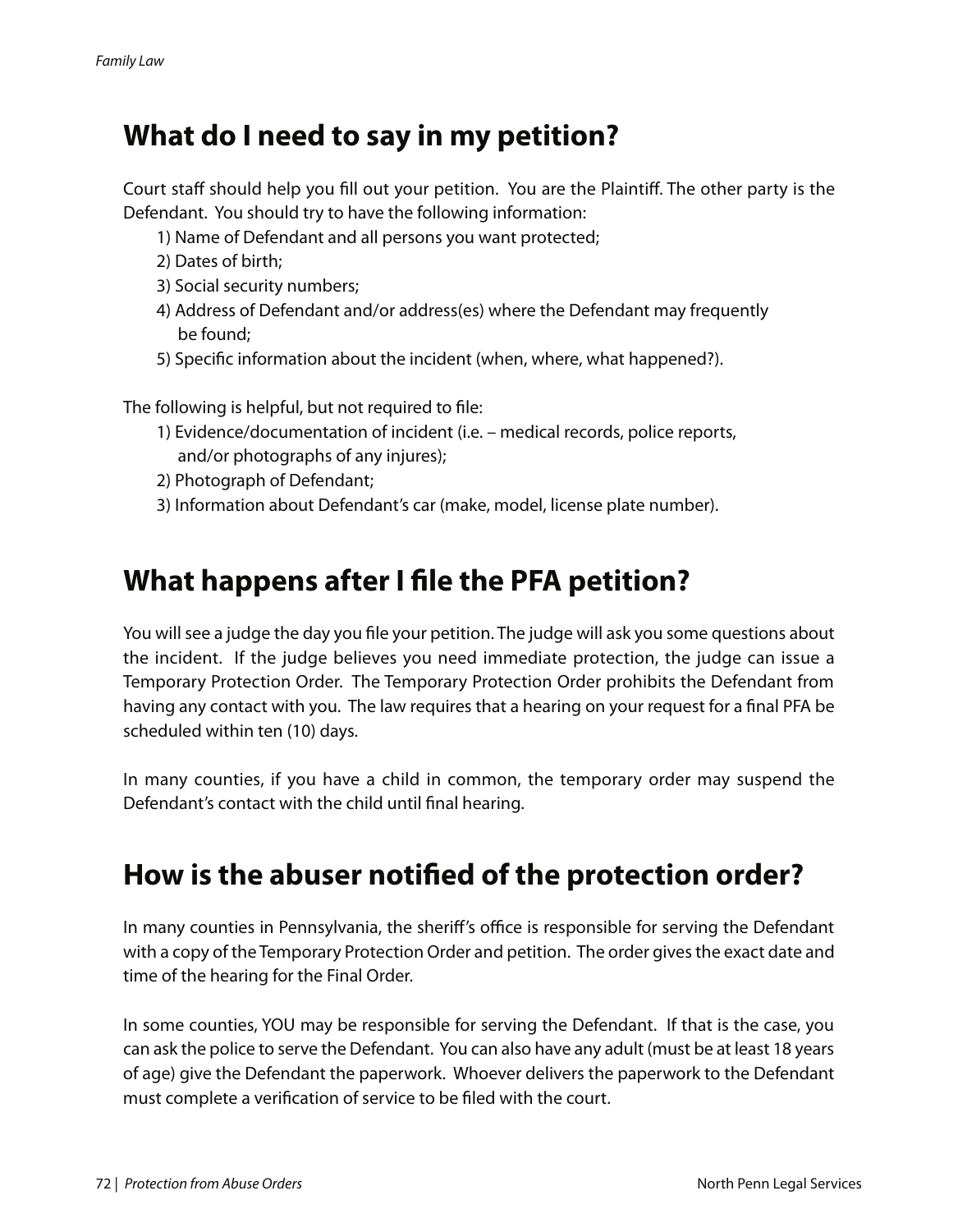If you are in a county where you are responsible for serving the Defendant, and you are having trouble finding the Defendant, you may ask the court's permission to serve the Defendant by mail. If you serve by mail, you must mail the petition, order and hearing notice to the Defendant's current or last known address by certified mail with return receipt requested. You should also, but are not required, to serve the Defendant by first class mail.

**If the Defendant is NOT served by the time the hearing is scheduled, the hearing will be continued (rescheduled) until the Defendant is served. The court will issue another temporary order that will last until the next hearing date.**

### **Do I need an attorney to represent me at the hearing?**

Plaintiffs can represent themselves at PFA hearings. Your legal aid office may not be able to represent you but you should call to find out if they will. If not, and if you still would like an attorney, you should contact your local bar association's lawyer referral service or domestic violence support group. Check the insert for specific information about their availability in your county.

### **Preparing for Your Hearing**

You will be given notice of your hearing date on the day you file your petition. The hearing will be scheduled within ten (10) business days.

### **EVIDENCE**

You may present the following evidence that the judge should consider when making his or her decision:

- 1) **Your own testimony:** Your own testimony is important. You will have an opportunity to explain what happened. You should remember the dates and times of the incident. Give as many facts as possible about the current abusive incident and any past incidences. A judge will hear about incidences that may have happened within the past few years. A judge may not consider an incident that happened more than five years ago.
- 2) **Photos:** You should bring photos of bruises, injuries, or damaged property. The person who took the pictures should be available at the hearing to testify that he or she took the pictures. Besides your own testimony, pictures are often the best type of evidence.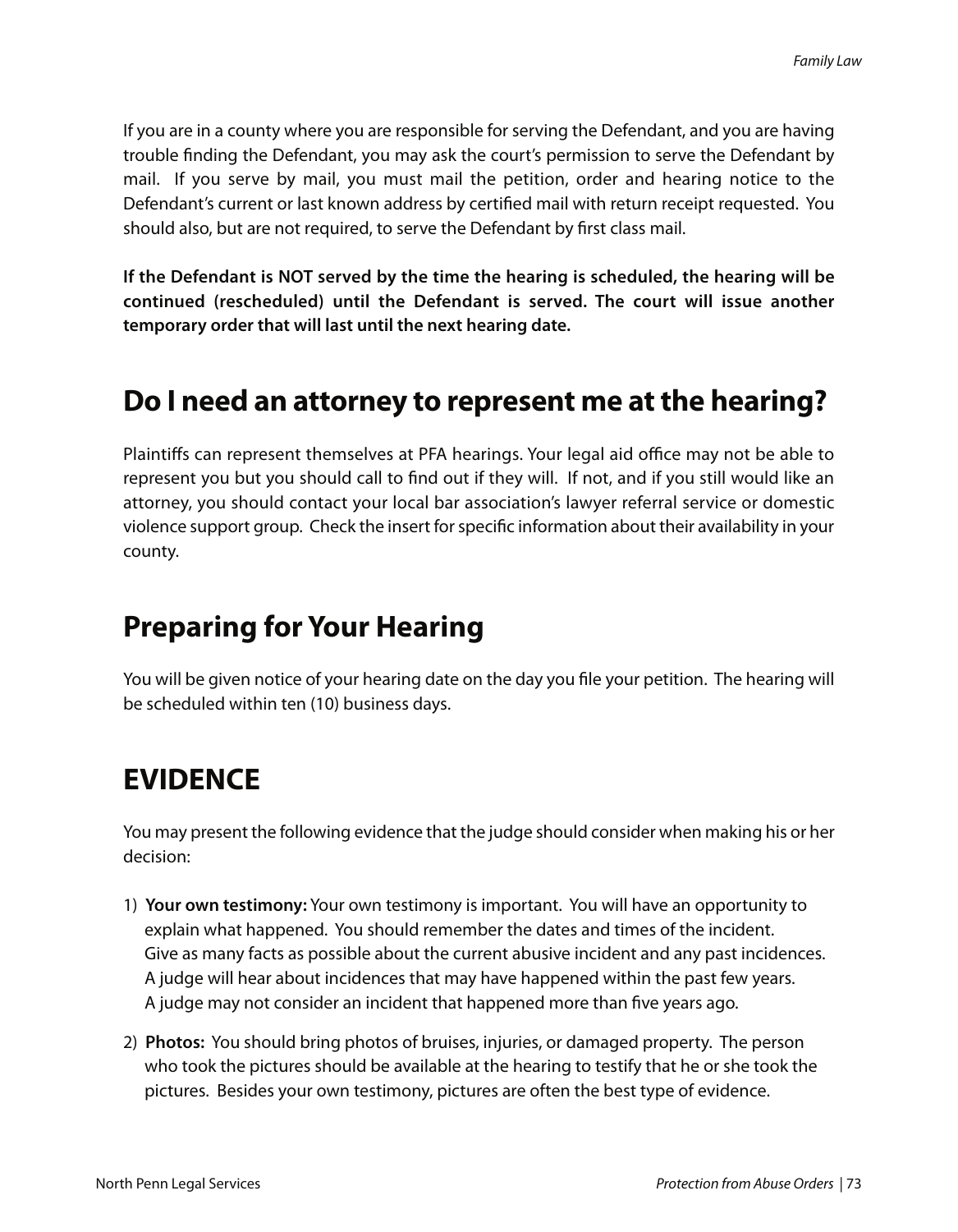- 3) **Written Communication from Defendant:** Threatening or abusive letters, emails, and text messages may be used as evidence. You must explain when you received the communication and how you know it was from the Defendant.
- 4) **Taped voicemail messages:** Threatening or abusive recorded messages from the Defendant may be used as evidence. You must state when you received the message and how you know it was the Defendant who left the message.
- 5) **Bills showing financial loss:** A Plaintiff may be paid back for any financial expenses caused by the abusive actions of the Defendant.
- 6) **Witnesses:** If other people actually saw or heard the abuse, you should bring them to court to testify. They may need to be served with a subpoena, discussed below in #8.
- 7) You should bring copies of any hospital records, police reports, abuse reports, phone records and taped conversations to use in court if the judge allows it. It is completely up to the judge whether he or she will consider that type of evidence.
- 8) If you want a police officer or other professional to testify on your behalf, you will need to send them a subpoena to appear in court on your behalf.

**A subpoena is a form you can fill out requiring a person to testify. You can obtain a subpoena in the Civil Prothonotary/Clerk of Court's office in the county you filed your PFA. It costs between \$3.50 and \$5.00. You will need to serve the subpoena on your witness in advance of the hearing.** 

### **Interpretation services**

You should request an interpreter if YOU (or the DEFENDANT) speaks a language other than English. You should call the PFA office or clerk's office **prior to your hearing**.

If an interpreter isn't available, the case may be rescheduled. As a Plaintiff, you want and need to understand every word that the judge or Defendant is saying at the hearing.

# **What should I wear to Court?**

Dressing a certain way should not affect the outcome of your case, but it is important to show respect to the court. It is best to dress nicely. A conservative pair of pants and a shirt are best.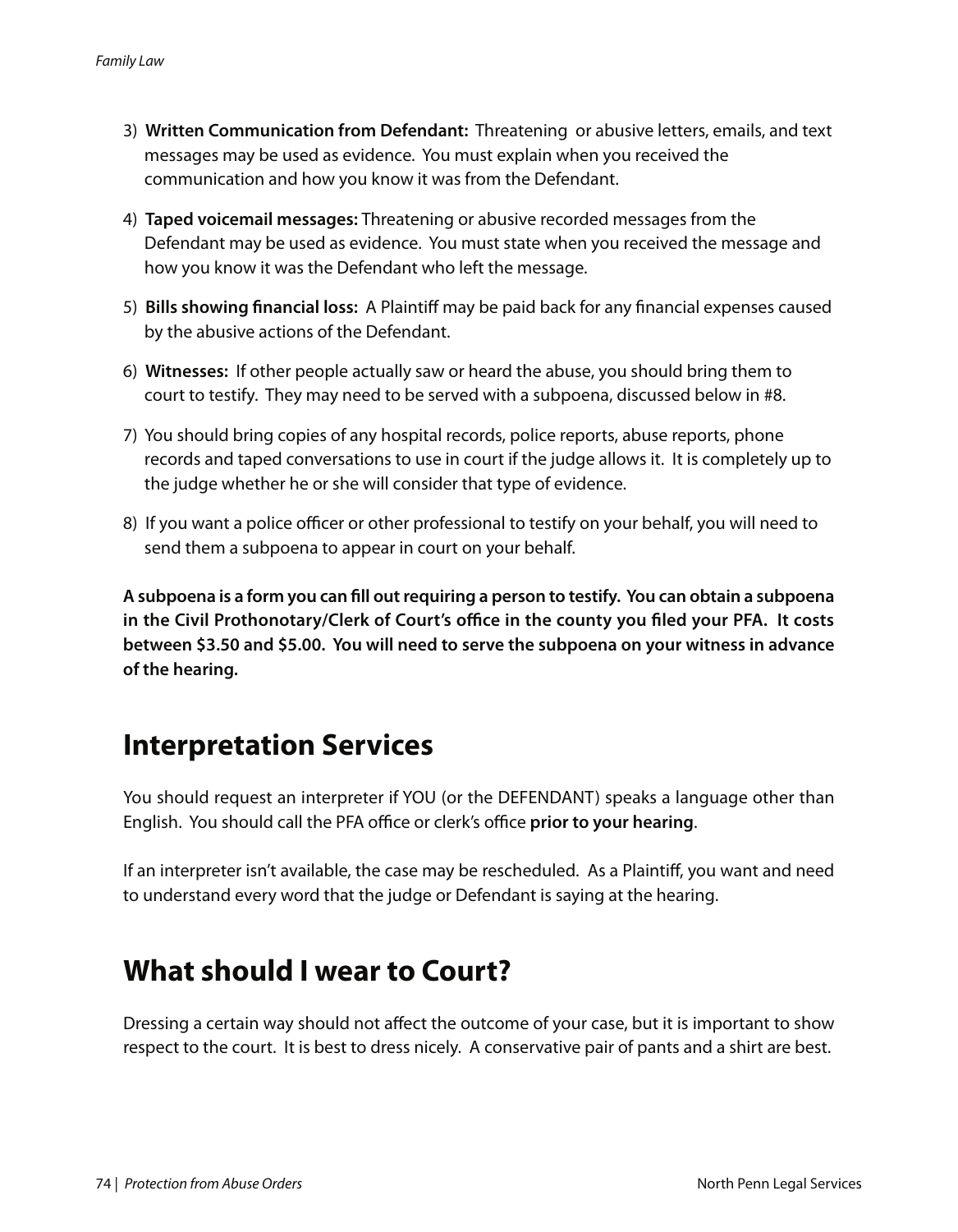# **What to Expect at the Hearing**

It is important to show up for your hearing on the correct date and time, even if you think the Defendant has not been served. The Defendant may show up even if he does not have a copy of the papers you filed. You will be issued another hearing date and time, if the case is rescheduled.

#### **Your petition will be dismissed if you do not show up.**

If you have an emergency the day of your hearing, you can contact the court to reschedule your hearing. Your hearing may or may not be rescheduled. If the court does not agree to reschedule the case, you MUST show up or your case will be **dismissed**.

Be prepared to wait all day for your case to be called, but if the Defendant harasses you while you are waiting, you should immediately tell a sheriff and/or court personnel.

### **Do I have to have a full hearing?**

These are some other possibilities of what may happen the day of your hearing:

#### **1) The Defendant is not served:**

If the Defendant is not served, you will be given another date to appear for a hearing. Your temporary order will be extended until your next hearing date.

#### **2) You do not show up:**

If you do not show up, your petition will be dismissed. The Temporary Protection Order will end. If you have a good reason for not showing up, you may be able to ask the court to reconsider and reschedule your case. You will need to file legal papers asking the court to reconsider. This is a complicated procedure and you may need an attorney to assist you.

#### **3) The Defendant does not show up:**

The judge will enter a final order "by default" if the Defendant does not show up but was served with the petition.

The judge may ask you questions about what happened before granting the requested relief.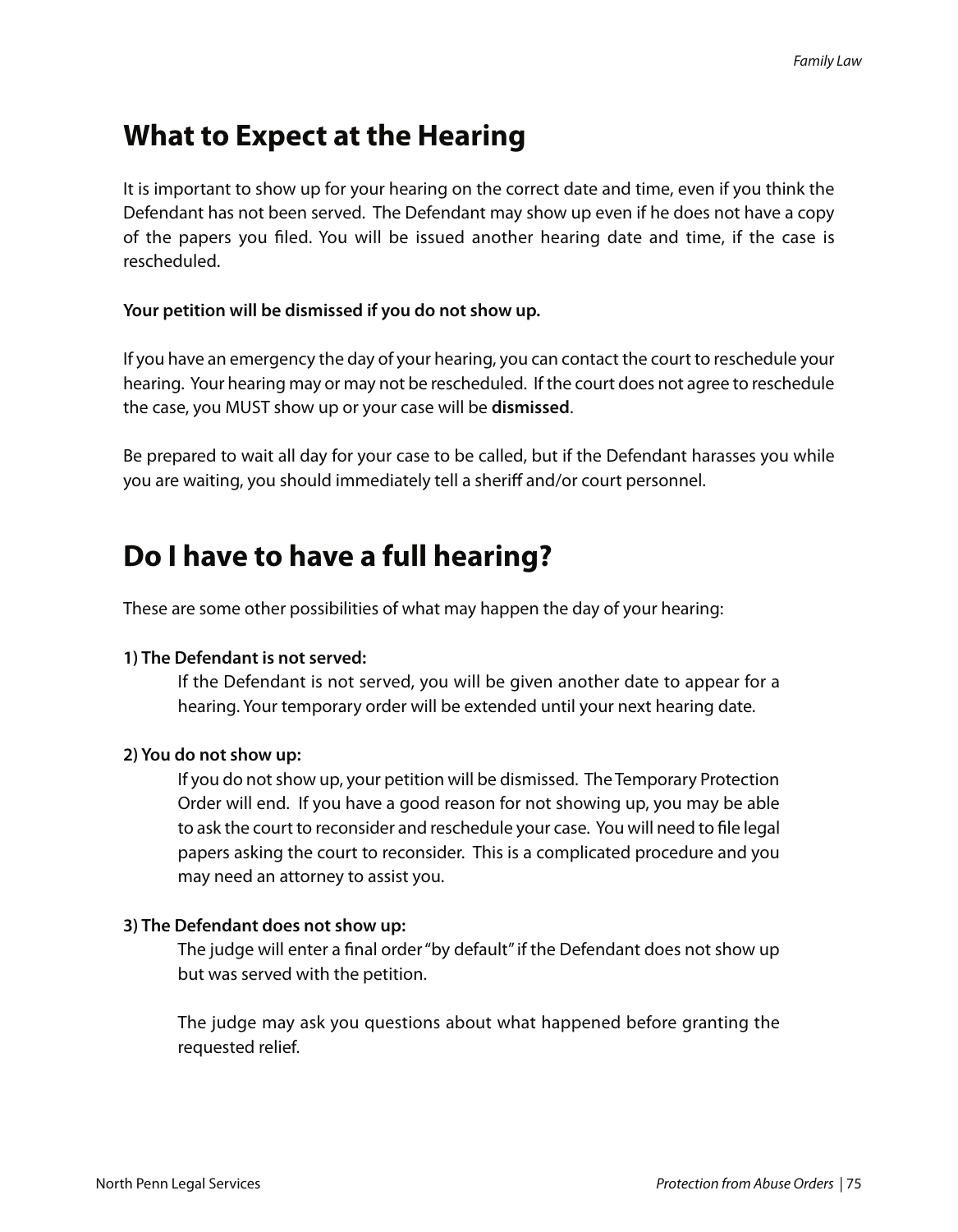#### **4) You decide to withdraw your PFA:**

You have the right to withdraw your PFA without being assessed filing fees. If you filed the PFA because of an abusive incident, you should consult with a domestic violence agency or attorney before withdrawing your PFA.

You should carefully consider a decision to withdraw your PFA if:

- A) You are doing so because of a further threat of harm by the Defendant to yourself or a third party.
- B) You are doing so because of a threat concerning child custody issues with the Defendant.
- C) You are doing so because of a threat concerning child support issues with the Defendant.
- **5) The Plaintiff and Defendant agree to the entry of a final order against Defendant without admission:**

If the Defendant will not admit they committed the acts that you have accused them of in your petition, you and the Defendant can agree to the entry of a Final Protection order without a full hearing. The agreement without admission has the same force and effect as a final protection order. The parties can agree to additional provisions in the final order such as the duration of the PFA and child custody provisions.

#### **6) The Plaintiff or Defendant requests a continuance:**

You or the Defendant may request a continuance to obtain counsel or other witnesses or for other reasons. If the Defendant is also facing criminal charges due to the incident against you, the Defendant will typically ask for a continuance so his or her testimony cannot be used against him or her at a criminal hearing. The judge will hear the reasons for the continuance and decide whether or not it should be granted.

### **What if I have to have a full hearing?**

#### **1) You will present your case. When testifying, you should try to do the following:**

- a) Begin with the recent incident.
- b) Be as specific as possible about what happened.
- c) If the judge asks you specific questions, answer them as best as you can.
- d) Look at the judge directly and be respectful. Address the judge as "Your Honor" and do not interrupt the judge when he or she is speaking.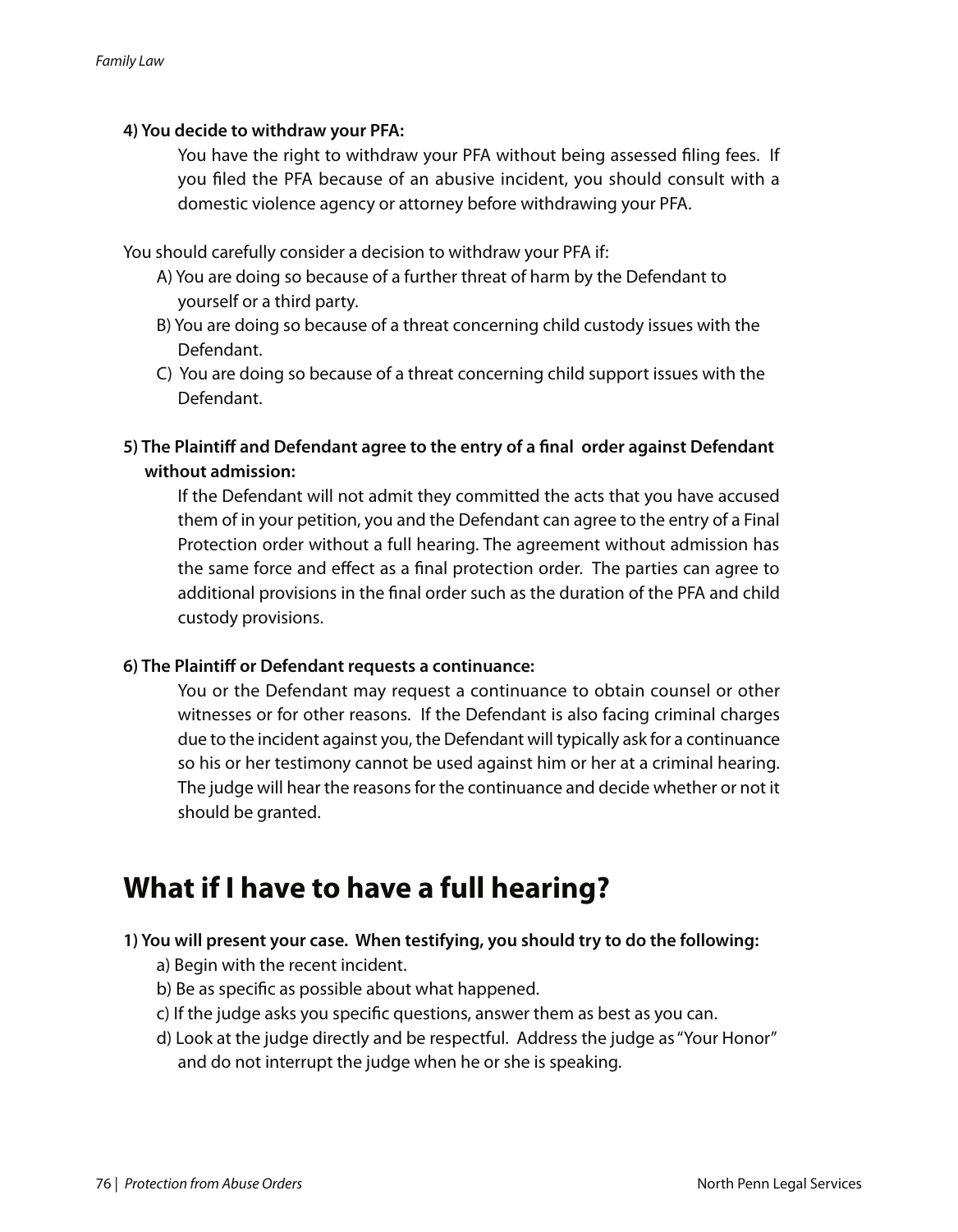- e) Try to have your evidence organized. You will need to show your evidence to the Defendant during the hearing. Also, you will need to explain how the evidence relates to your case. Judges understand that you may not know the proper way to enter evidence. Just be clear that you want to offer the documents as evidence to support your case.
- f) You should clearly explain why you are afraid of the Defendant.
- h) You should be clear about the other type of relief you are seeking and why. (i.e. child custody, support, etc.)
- i) You will then have the right to have your witnesses testify on your behalf. You or the judge may ask your witnesses questions.

#### **2) Plaintiff's Cross-examination:**

The Defendant or their attorney may ask you and your witnesses questions. Their questions should be limited to what you said in your testimony. You and your witnesses should try to stay calm during cross-examination and be brief with your answers.

#### **3) The Defendant will present their case:**

The Defendant will have an opportunity to respond to your testimony and present their case. You cannot interrupt the Defendant while they are testifying.

#### **4) Defendant's Cross-examination:**

You will have an opportunity to ask the Defendant and their witnesses questions about their testimony and evidence. Your questions should be limited to what they said in their testimony.

#### **5) Rebuttal:**

A judge may give you an opportunity to present further testimony after the Defendant has testified.

#### **6) The Judge's decision:**

In a PFA case, the burden of proof is "preponderance of the evidence." This means that you must prove that it is more likely than not that the abuse occurred. Pennsylvania Law defines abuse as having "a reasonable fear of further harm if the order is not granted." The judge will either grant a final order or dismiss the petition.

The judge may or may not give the reasons why they granted or dismissed the case. The judge may or may not order any additional relief if he grants an order for protection.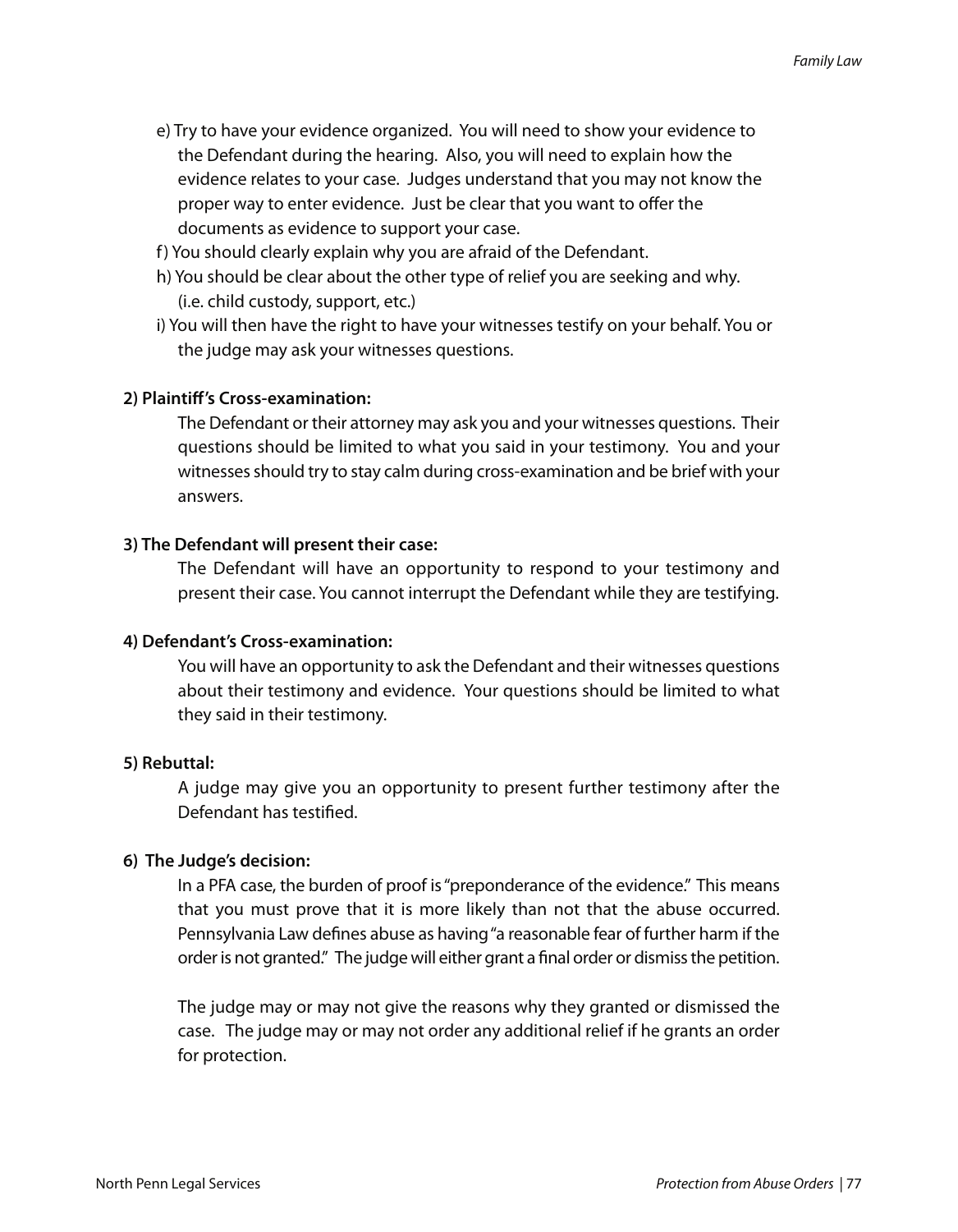# **What type of relief can I get with a PFA?**

If you are able to obtain a final PFA (either after hearing or by agreement), an order may contain the following:

- 1) An order prohibiting the Defendant from having any contact with you or any other protected persons (including other family members besides yourself and your children);
- 2) An order prohibiting the Defendant from any abusive contact (whether it is stalking, physical abuse, threats, etc.) with you or any protected person;
- 3) An order evicting the abuser from a home or apartment;
- 4) An order establishing or modifying custody, partial custody or visitation rights of a child;
- 5) An order establishing or modifying a support order. This can include health insurance coverage and rent or mortgage payments. If a support order is established in a PFA, you **MUST** file a separate support case with your local domestic relations office within two weeks.
- 6) An order for the abuser to turn-in weapons, ammunition, and any firearms to law enforcement agencies;
- 7) An order for the abuser to turn-in any firearm license(s) (including hunting licenses);
- 8) An order prohibiting an abuser from acquiring or possessing any firearms for the duration of the PFA;
- 9) An order for the abuser to pay for any financial losses that you may have suffered or incurred as a result of the abuse. This may include: medical treatment, damages to personal property, loss of employment, wages, or moving expenses.
- 10) An order specifying when and how an abuser can retrieve any personal belongings the Plaintiff may still have;
- 11) An order keeping your current or future addresses confidential from the Defendant; and
- 12) Any other provision that will prevent further abuse.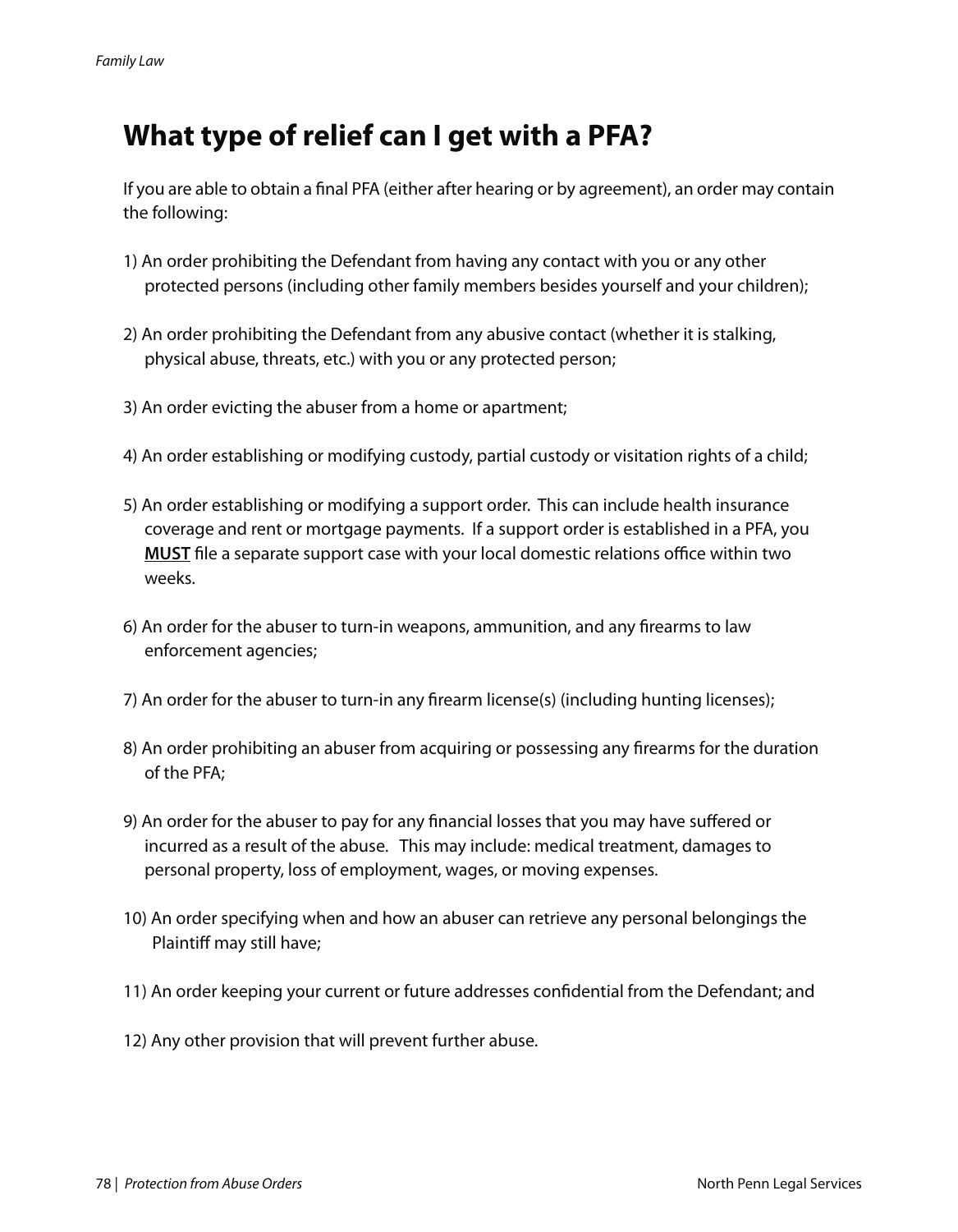### **the Defendant filed a PFA against me. Can he do that?**

There are times when a Defendant will file a PFA around the same time you filed against them. A PFA office cannot refuse to file a PFA for someone, even if the Defendant's petition does not seem believable. The Defendant would have had to follow the same procedures you did.

A judge may grant a temporary order against you and the two petitions will be heard together. If the Defendant has a temporary PFA order against you, you will also be prohibited from having contact with the Defendant. You can also be subject to criminal liability if you violate the Temporary Order.

A judge may not grant a temporary order if he is aware you filed and received a PFA. The Defendant will still have the right to have a hearing on his petition that will be heard the same day as your case.

A Defendant may file against you to pressure you to either withdraw your PFA or agree to a mutual PFA. Mutual PFAs are when there is a PFA order against each party in a case. **You should consult with an attorney before agreeing to a final PFA order against you because of the possible criminal consequences for any violations of the order.** 

# **How long does my PFA last?**

In Pennsylvania, a Plaintiff can obtain a PFA order for a maximum period of three (3) years. A PFA may be shorter by agreement or order of court.

### **my PFA is about to expire, what do I do?**

A PFA can be extended when the Defendant commits further abusive acts after the entry of the initial PFA.

You will need to file an additional petition prior to the expiration of your PFA and have a hearing. The same procedures apply as with the initial hearing.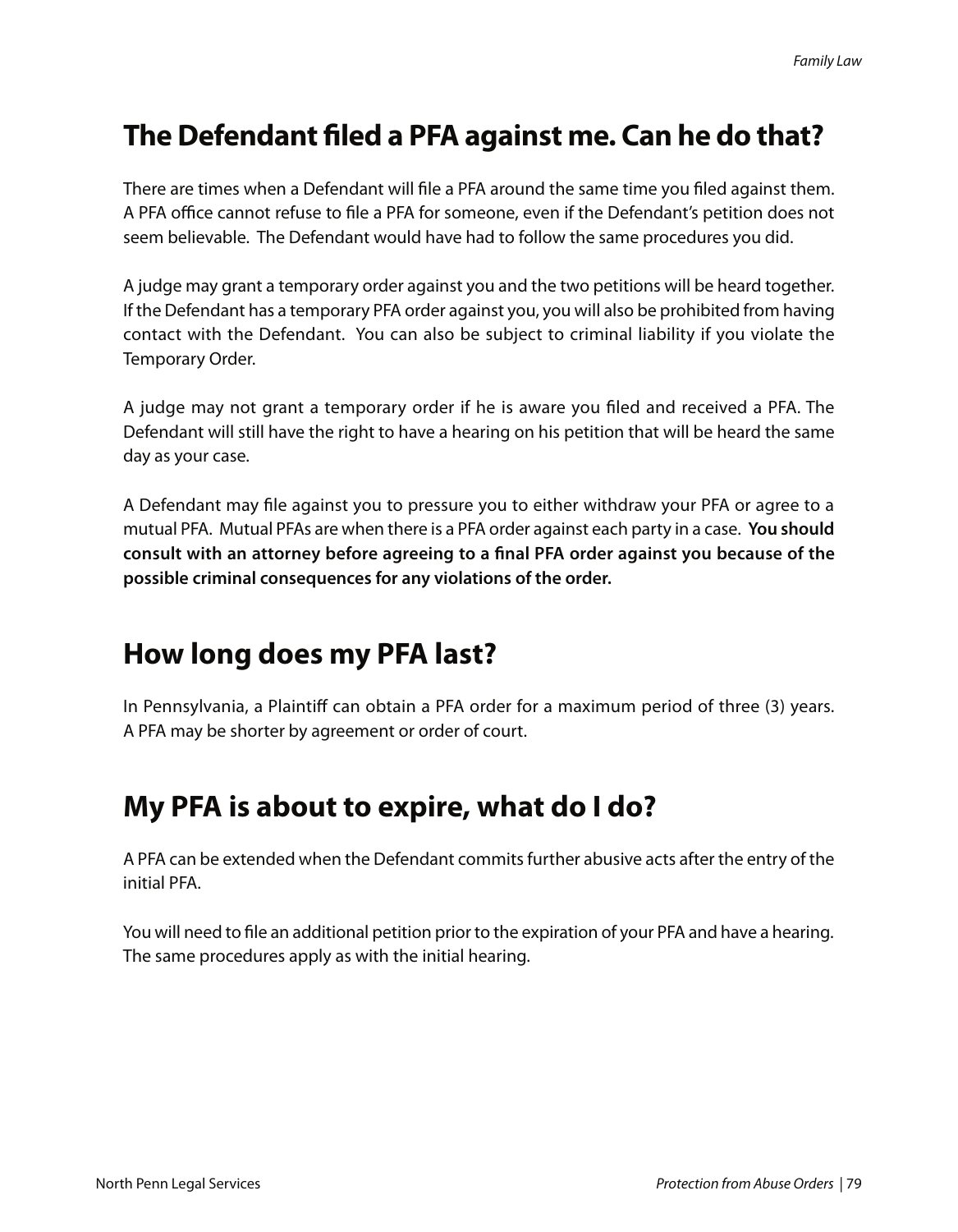# **the judge dismissed my case or did not grant me all the relief I requested. Is there anything I can do?**

If either party is unhappy with an order after a full hearing, either side can file a motion to reconsider or an appeal of the judge's order. Both procedures are complicated and you should consult with an attorney when considering these options. You should immediately contact an attorney because time limits do apply.

# **If my order is granted, are the police notified?**

Once the judge grants your protection order, it is automatically placed on the Pennsylvania State Police registry. It can be enforced anywhere in the state. A certified copy of the order is provided to the sheriff or police department where you live.

# **What happens if the Defendant violates my PFA order?**

If the Defendant violates the PFA order by attempting to contact or abuse you, you should call the police **ImmEDIAtElY** and report the violation. You can also file an indirect criminal contempt complaint and a warrant may be issued for the Defendant's arrest. A contempt hearing will then be scheduled before a judge. The hearing procedures are similar to those outlined for the initial hearing.

There are consequences, such as criminal liability and incarceration. The Defendant will have the right to be represented by a public defender at the hearing.

You may also obtain an attorney but you do not have the same right to have an attorney appointed on your behalf. The district attorney's office may represent you at the hearing. Contact that office to ask if they can help you. Call your local legal aid office to request counsel.

If the judge decides after a hearing that the PFA has been violated, the Defendant can be put in jail for up to six (6) months and/or fined up to \$1,000.00 per violation.

If the Defendant is sentenced to jail, make sure a prison official knows how to contact you so they can inform you when the Defendant is released.

The judge can also modify your current order and issue any additional relief that he or she may deem necessary.